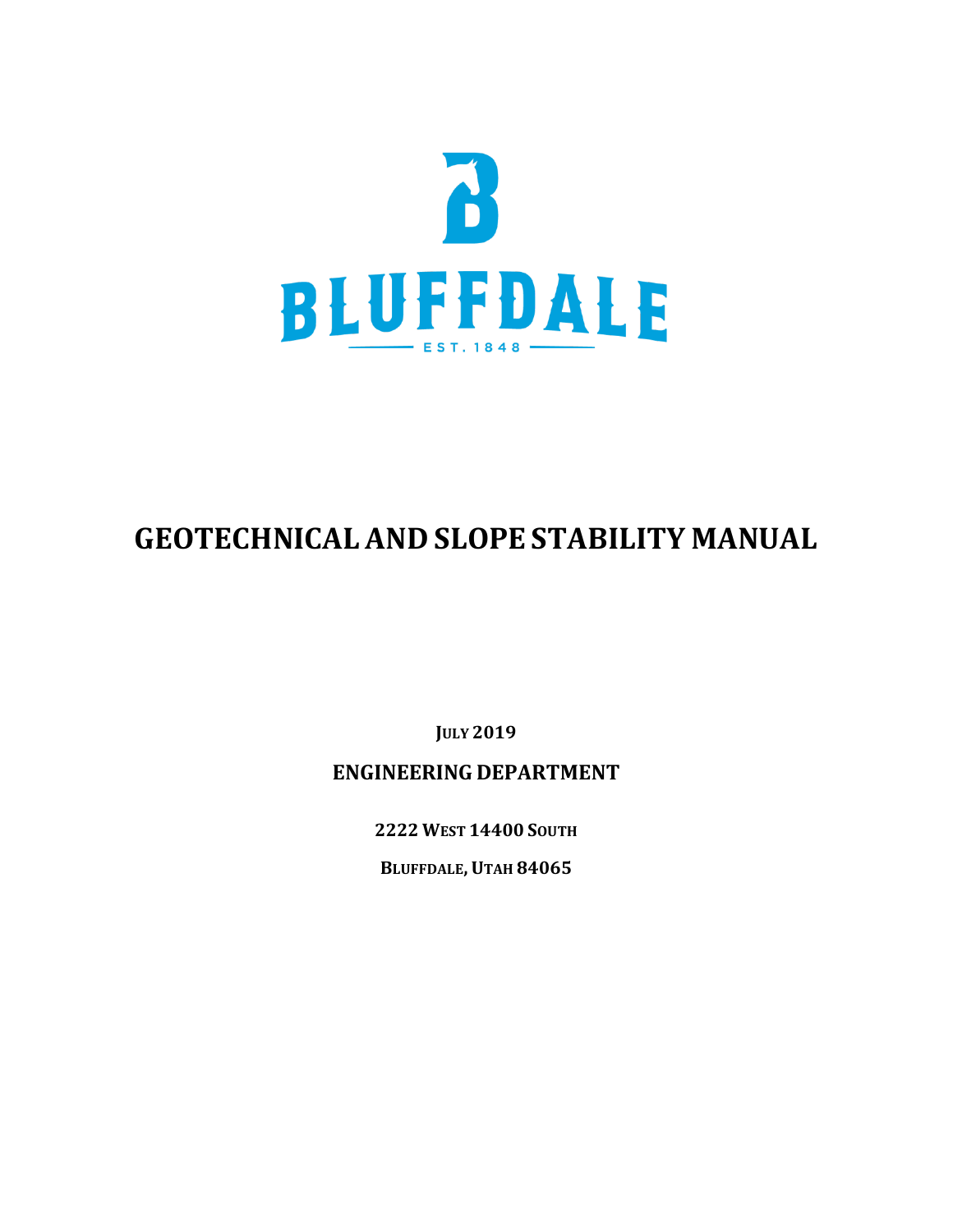## **TABLE OF CONTENTS**

|    | Α.        |  |
|----|-----------|--|
|    | <b>B.</b> |  |
|    | C.        |  |
| 2. |           |  |
|    | Α.        |  |
|    | <b>B.</b> |  |
|    | C.        |  |
|    | D.        |  |
|    | 1.        |  |
|    | 2.        |  |
|    | 3.        |  |
|    | 4.        |  |
|    | 5.        |  |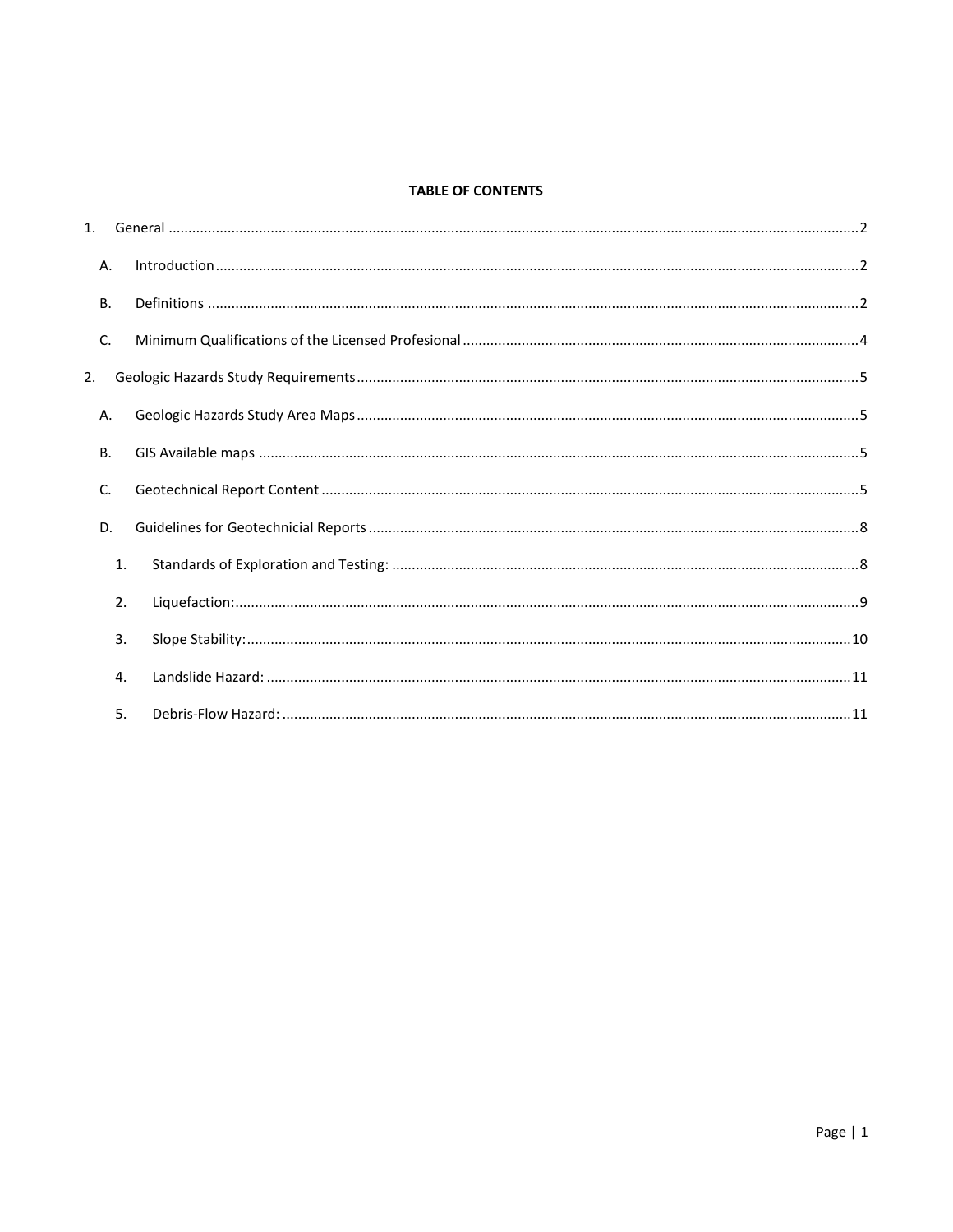#### <span id="page-2-0"></span>**1. GENERAL**

#### <span id="page-2-1"></span>A. INTRODUCTION

This manual includes the minimum standards and required format for geotechnical reports submitted to the City of Bluffdale. The standards and requirements are to guide engineers performing geotechnical work in the City of Bluffdale. Requirements in this manual ultimately expedite project approval. Any deviation from these standards must be approved by the City Engineer in writing. The appropriate scope of a geotechnical report is a function of the type of project or proposed land use, the soil/geologic conditions of the project site, and type of permit or approval sought. The geotechnical consultant is responsible for targeting the scope of their investigation, testing, analyses, and documentation to meet these standards as they apply to the project.

The two controlling faults that would most affect the City of Bluffdale are the Salt Lake City and Provo segments of the Wasatch fault zone (WFZ). Repeated Holocene movement has been well documented along both segments (Black and others, 2003). Studies along the Provo segment of the WFZ indicate a recurrence interval of approximately 1,150 years (Olig and others, 2007) with the most recent event being about 500 to 650 years ago (Black and others, 2003, Olig and others, 2007). Studies along the Salt Lake City segment of the WFZ indicate a recurrence interval of about 1,300 years (Lund, 2005). Based on the paleoseismic record of the Salt Lake City segment and assuming a time-dependent model, McCalpin (2002) estimates a conditional probability (using a log-normal renewal model) of 16.5% in the 100 years (8.25% in the next 50 years) for a M>7 surface –faulting earthquake. Therefore, using a time-dependent rather than Poisson or random model for earthquake recurrence, the likelihood of a large surface-faulting earthquake on the Salt Lake City segment of the WFZ is relatively high and therefore the Salt Lake City segment is considered the primary controlling fault for deterministic analyses.

In regards to design ground accelerations for seismic slope-stability the City of Bluffdale requires a probabilistic approach to determining the likelihood that different levels of ground motion will be exceeded at a particular site within a given time period. In order to more closely represent the seismic characteristics of the WFZ and better capture this possible high likelihood of a surface-faulting earthquake on the Salt Lake City segment, provide ground motion parameters for seismic slope stability analyses based on the peak accelerations with a 2.0 percent probability in 50 years (2,475 year return period). Peak bedrock ground motions can be readily obtained via the internet from any number of second party calculators that utilize the United States Geological Survey (USGS) National Seismic Maps. Adjust PGAs obtained from the web for effects of soil/rock (site class) conditions in accordance with Seed and others (2001). Site specific response analysis may also be used to develop PGA values as long as the procedures, input data, and results are thoroughly documented and deemed acceptable by the City.

#### <span id="page-2-2"></span>B. DEFINITIONS

ACTIVE FAULT: A fault displaying evidence of displacement along one or more of its traces during Holocene time, which is approximately ten thousand (10,000) years ago to the present.

BUILDABLE AREA: Based on an accepted geotechnical/engineering geology report, the portion of a site not impacted by geologic hazards, or the portion of a site where it is concluded that the identified geologic hazards should be mitigated to a level where risk to human life, property and city infrastructure are reduced and where structures may be safely sited.

CITY: The political and administrative body that conducts the affairs of the incorporated local organizations including but not limited to the mayor, city council city manager and those representatives.

CRITICAL FACILITIES: Essential, hazardous, special occupancy facilities, and occupancy categories III and IV as defined in the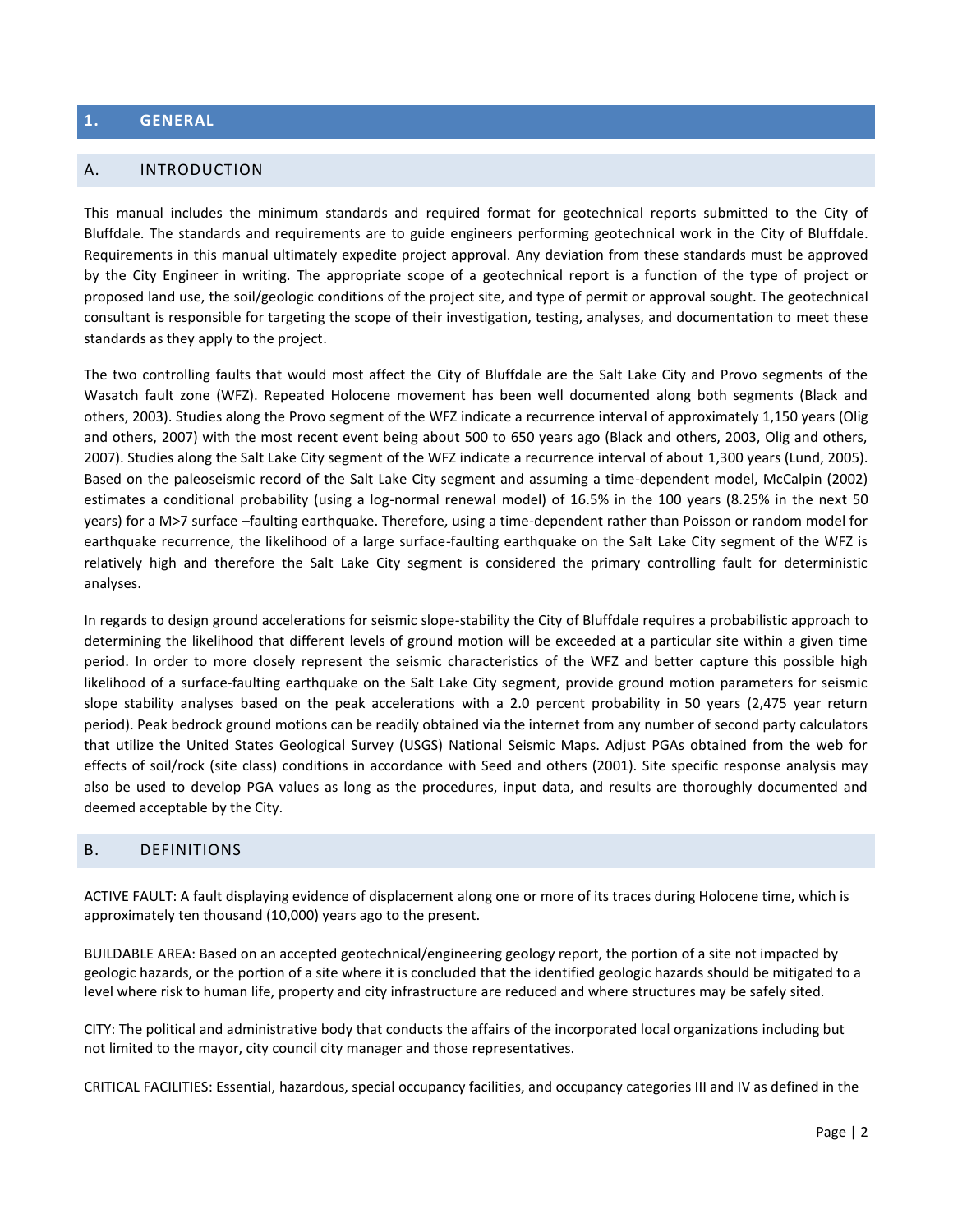currently adopted International Building Code( IBB,IBC) and lifelines, such as major utility, transportation, and communication facilities and their connections to critical facilities.

DEBRIS FLOW: A slurry of rock, soil, organic material, and water transported in an extremely fast and destructive flow that flows down channels and onto and across alluvial fans; including a continuum of sedimentation events and processes, including debris flows, debris floods, mudflows, clear water floods, and alluvial fan flooding.

ENGINEERING GEOLOGIST: A Utah-licensed geologist, who, through education, training, and experience, is competent in applying geologic data, geologic techniques, and geologic principles. The City of Bluffdale requires that pertinent experience be submitted prior to work. A minimum of 5 years' experience is required for any Engineering Geologist working within the City of Bluffdale.

ESSENTIAL FACILITY: Buildings and other structures intended to remain operational in the event of an adverse geologic event.

FAULT: A fracture in the earth's crust forming a boundary between rock or soil masses that have moved relative to each other.

FAULT SCARP: A steep slope or cliff formed by movement along a fault.

FAULT SETBACK: An area on either side of a fault within which structures for human occupancy or critical facilities or their structural supports are not permitted.

GEOLOGIC HAZARD: A surface fault rupture, liquefaction, slope stability, landslide, debris flow, and rockfall that may present a risk to life or property.

GEOLOGIC HAZARD STUDY AREA: A potentially hazardous area as shown on the geologic hazard study area maps within which hazard investigations are required prior to development.

GEOTECHNICAL ENGINEER: A professional, Utah-licensed engineer who, through education, training and experience, is competent in the field of geotechnical engineering.

GOVERNING BODY: The city council, or a designee of the city council.

LANDSLIDE: The downslope movement of a mass of soil, surficial deposits or bedrock, including a continuum of processes between landslides, earth flows, debris flows and debris avalanches, and rockfalls.

LIQUEFACTION: A process by which certain water-saturated soils lose bearing strength because of earthquake related ground shaking and subsequent increase of groundwater pore pressure. Liquefaction typically occurs in cohesionless silt, sand, and fine-grained gravel deposits of Holocene to late Pleistocene age in areas where the groundwater is shallower than about 50 feet.

NON-BUILDABLE AREA: That portion of a site which a geologic hazards report has identified a non-buildable area and where the siting of critical facilities is not permitted.

SETBACK: An area within which support of critical facilities is not permitted.

SLOPE STABILITY: The resistance of a natural or artificial slope or other inclined surface to failure by land sliding, usually assessed under both static and dynamic (earthquake induced) conditions.

STRUCTURE DESIGNED FOR HUMAN OCCUPANCY: Any residential dwelling or any other structure used or intended for supporting or sheltering any use or occupancy, which is expected to have an occupancy rate of at least two thousand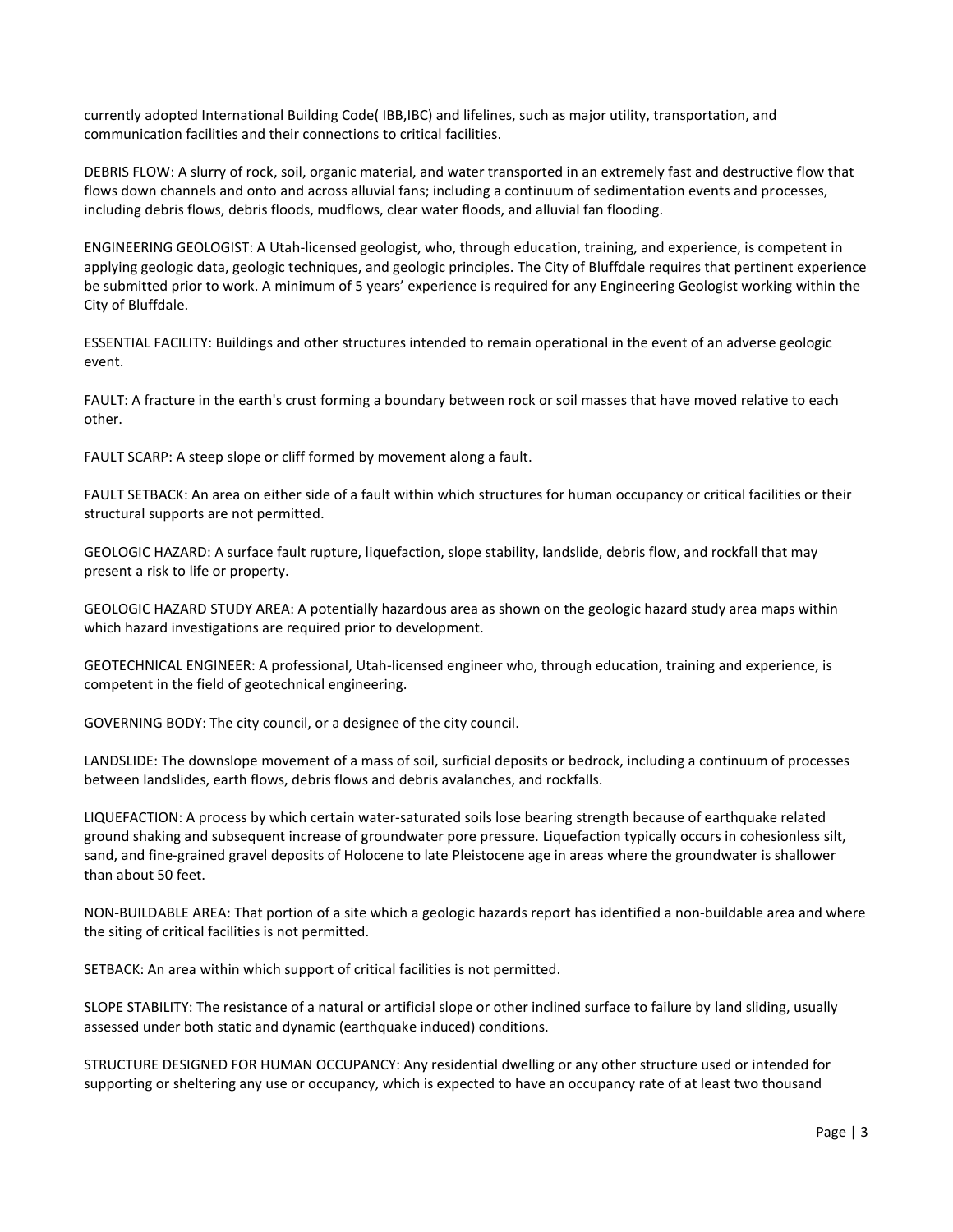(2,000) person hours per year, but does not include an accessory building.

#### <span id="page-4-0"></span>C. MINIMUM QUALIFICATIONS OF THE LICENSED PROFESIONAL

Submit engineering – geology investigations and accompanying geologic-hazard evaluations and studies that are prepared only by qualified Utah licensed professional geologist (Utah Code, Title 58-76-10) and/or by a qualified professional geologist and professional engineer (Utah Code, Title 58-22-302) working as a team. Submit all reports stamped and signed in blue ink by the professional who worked on the report or is responsible for the reports. Studies and reports without a stamp will be reported to the State Division of Occupational and Professional Licensing (DOPL).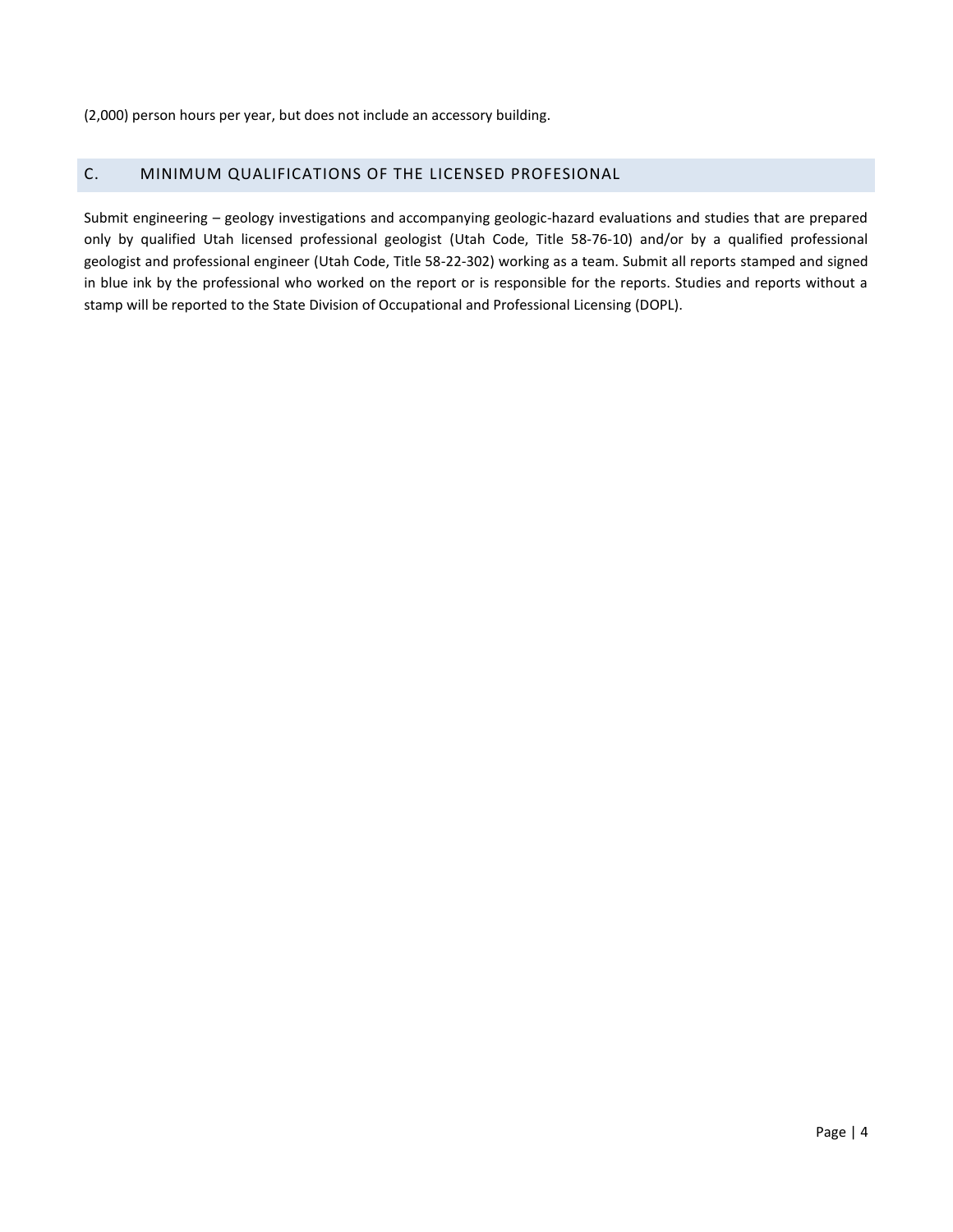#### <span id="page-5-0"></span>**2. GEOLOGIC HAZARDS STUDY REQUIREMENTS**

#### <span id="page-5-1"></span>A. GEOLOGIC HAZARDS STUDY AREA MAPS

Geologic Special Study Maps are available on the City of Bluffdale's website. Geologic hazards study area maps are prepared using the best available scientific information but are generalized and designed only to indicate areas where hazards may exist and where geologic hazards studies are required. Because the geologic hazards study area maps are prepared at a non-site-specific scale, hazards may exist that are not shown on the geologic hazards study area maps. As requested by the city, provide additional studies in areas outside the geologic hazards map that show potential geotechnical hazards.

#### <span id="page-5-2"></span>B. GIS AVAILABLE MAPS

- 1. Liquefaction Potential Map
- 2. Slope Hazard Map
- 3. Landslide Hazard Map
- 4. Debris Flow Hazards on Alluvial Fans Map
- 5. Bluffdale City Hillshade Map
- 6. Jordan Narrows 1:24,000 Geologic Quadrangle Map

#### <span id="page-5-3"></span>C. GEOTECHNICAL REPORT CONTENT

Each geologic hazard is site-specific. As part of the Geotechnical report, identify all known or suspected potential geologic hazards, originating on site or off site, whether previously identified or previously unrecognized, that may affect the subject property. Include the original or wet signature and professional seal, both in blue ink, of the qualified professional. On all reports include both professionals' original seal and signature in blue ink for reports prepared by Professional Geologists and Engineers.

- 1. **Purpose**: Clearly identify the purpose of the geotechnical investigation. Indicate if the investigation is intended to be comprehensive or if it addresses a specific permit (i.e., grading plan).
- 2. **Site Description:** Describe the site location and access. Provide a description of the physiographic (geomorphology), vegetation, and significant cultural (man-made) features of the site. Describe natural and manufactured slope height and gradient (or ratio). Reference to an index map that uses a topographic base may reduce the need for lengthy descriptions.
- 3. **Proposed Development:** Provide a general description of the proposed project. Refer to the plans addressed by the investigation and present the anticipated maximum cuts and fills at the site.
- 4. **Previous Studies:** List, describe, and provide relevant published and unpublished literature pertinent to the geologic or geotechnical aspects of the site.
- 5. **Scope of Investigation:** Describe the research, field exploration, laboratory testing, and analyses conducted. Provide details of the methods and procedures used in the investigation in the body of the report.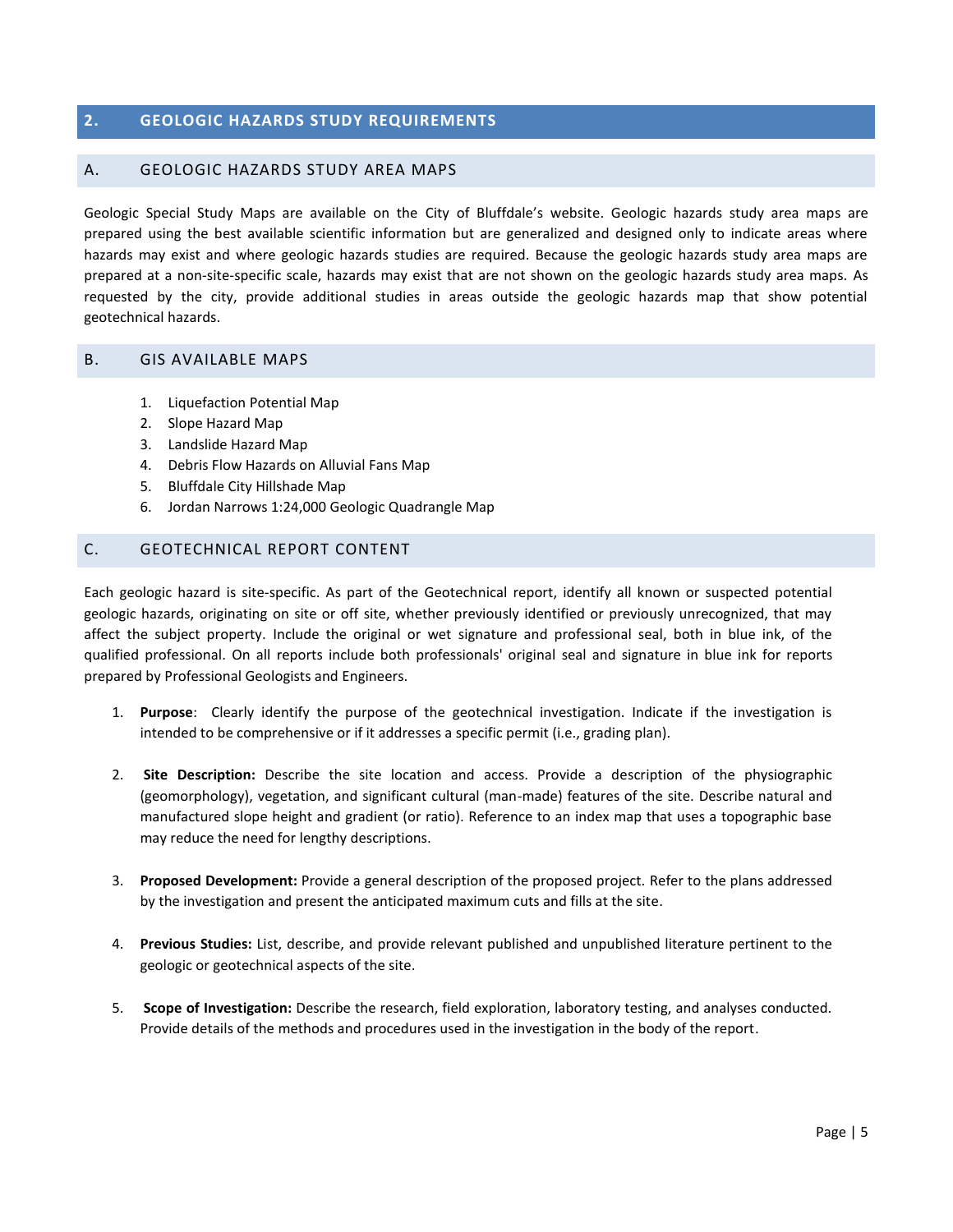- 6. **Geologic/Geotechnical Site Conditions:** Describe the geologic and/or geotechnical conditions of the site. The emphasis of this section should reflect the Geologic Hazard Category. If groundwater is encountered at the subject site at an elevation within 5 feet of the planned bottom of footings, piezometers are required to provide accurate groundwater elevation. The number of piezometers will be determined by the Geotechnical Engineer. Piezometers must be allowed to equilibrate for a minimum of 24 hours prior to reading.
- 7. **Geologic/ Geotechnical Analysis**: Describe and discuss site or project specific geologic or geotechnical analyses. For slope stability focused reports, describe analyses that were conducted and discuss the results.
- 8. **Infiltration Test Results:** Planned retention basins must have the native soil below the proposed basin identified according to (USCS) (ASTM D2487, ASTM D4318). Use the table below for the design infiltration rate. Provide hydraulic conductivity testing of in situ soils according to ASTM D5856 if applicant believes in situ soils differ from this table. The results must be accepted by the city engineer. **A Safety Factor of 2.5 is required for the infiltration rates listed in this table.**

| <b>NRCS</b><br>hydrologic<br>soil group | Typical soil<br>texture          | Saturated<br>infiltration<br>rate(mm/h)* | Saturated<br>infiltration<br>rate $(in/h)^*$ | Porosity | Field<br>capacity |
|-----------------------------------------|----------------------------------|------------------------------------------|----------------------------------------------|----------|-------------------|
| A                                       | Sand                             | 200                                      | 8.0                                          | 0.437    | 0.062             |
| Α                                       | Loamy sand                       | 50                                       | 2.0                                          | 0.437    | 0.105             |
| B                                       | Sandy loam                       | 25                                       | 1.0                                          | 0.453    | 0.190             |
| B                                       | Loam                             | $12.7*$                                  | 0.5                                          | 0.463    | 0.232             |
| C                                       | Silt loam                        | $6.3*$                                   | 0.25                                         | 0.501    | 0.284             |
| $\mathsf{C}$                            | Sandy clay loam                  | 3.8                                      | 0.15                                         | 0.398    | 0.244             |
| D                                       | Clay loam and<br>silty clay loam | < 2.3                                    | < 0.09                                       | 0.465    | 0.325             |
| D                                       | Clay                             | < 1.3                                    | < 0.05                                       | 0.475    | 0.378             |

\*Values recommended for screening and selection only, as actual infiltration rates may vary significantly within each soil group. Soils must meet drain time requirements listed in the City of Bluffdale Storm Water Design Standards Manual.

- 9. **Conclusions:** Provide a conclusion section that addresses the suitability of the site for the intended use. Summarize all hazardous or damaging geologic or geotechnical conditions that can impact the proposed development. Support the conclusions and opinions with facts and/or experience. Provide the rational for experienced based judgments.
- 10. **Recommendations**: Provide project specific recommendations targeting the type of permit that is sought. For environmental review, provide recommendations to mitigate or avoid geologic hazards. For land disturbance permits, provide grading and erosional recommendations. In the geotechnical report for building lots or areas include foundation and design recommendations. Provide comprehensive recommendations for all phases of the permit process. Update recommendations if additional exploration, testing, or analyses are recommended to address the proposed project.
- 11. **Illustrations:** Use only clear pictures clear and legible. Define all symbols in a legend and include a graphic scale and north arrow on all maps. For all illustrations of geotechnical reports include an index map (site location map), regional geologic map, geological or geotechnical maps, and cross sections of existing and proposed grading. Site location map should include elevations of explorations.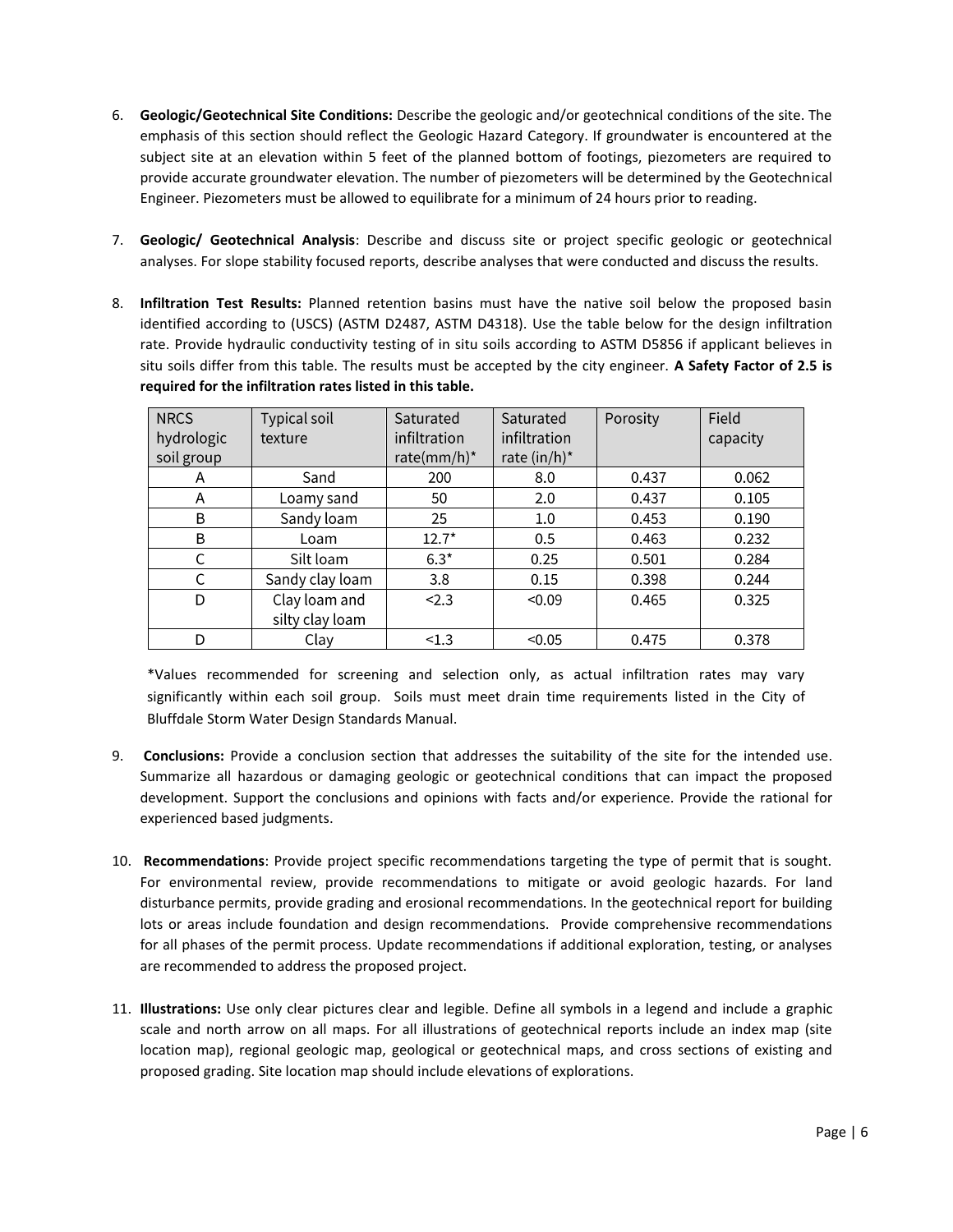#### 12. **Logs of Exploratory Excavations:** Present logs for all exploratory excavations. Logs are required to include

- 1. Project identification and or job description and exploration number.
- 2. Method of drilling and/or sampling employed.
- 3. Date of start and completion of boring.
- 4. Latitude and Longitude of explorations.
- 4. Sheet number and total number of log sheets.
- 5. Definition of all symbols.
- 6. Description of each layer encountered, and sample obtained; including information pertaining to color, strength, moisture content, composition, and degree of compactness.
- 7. Depth at which obstacles were encountered in advancing the boring or test pit
- 8. Number of blows in six-inch increments required to drive sampler during Standard Penetration Test.
- 9. Reason for abandoning boring in the event specified depth was not reached.

10. Groundwater measurement data.

- 13. **Geotechnical Test Data:** Perform in situ and/or laboratory testing to characterize the physical geotechnical parameters of the earth materials affecting the proposed development. Reference ASTM/AASHTO standards utilized during preparation of report. Provide the test data results in tabular format and plots as deemed appropriate. Provided data that is representative of site conditions and t substantiates the geotechnical parameters used for analyses.
- 14. **Authentication**: Wet sign and seal all geotechnical reports in accordance with Section 1-A of this manual submitted to the City of Bluffdale.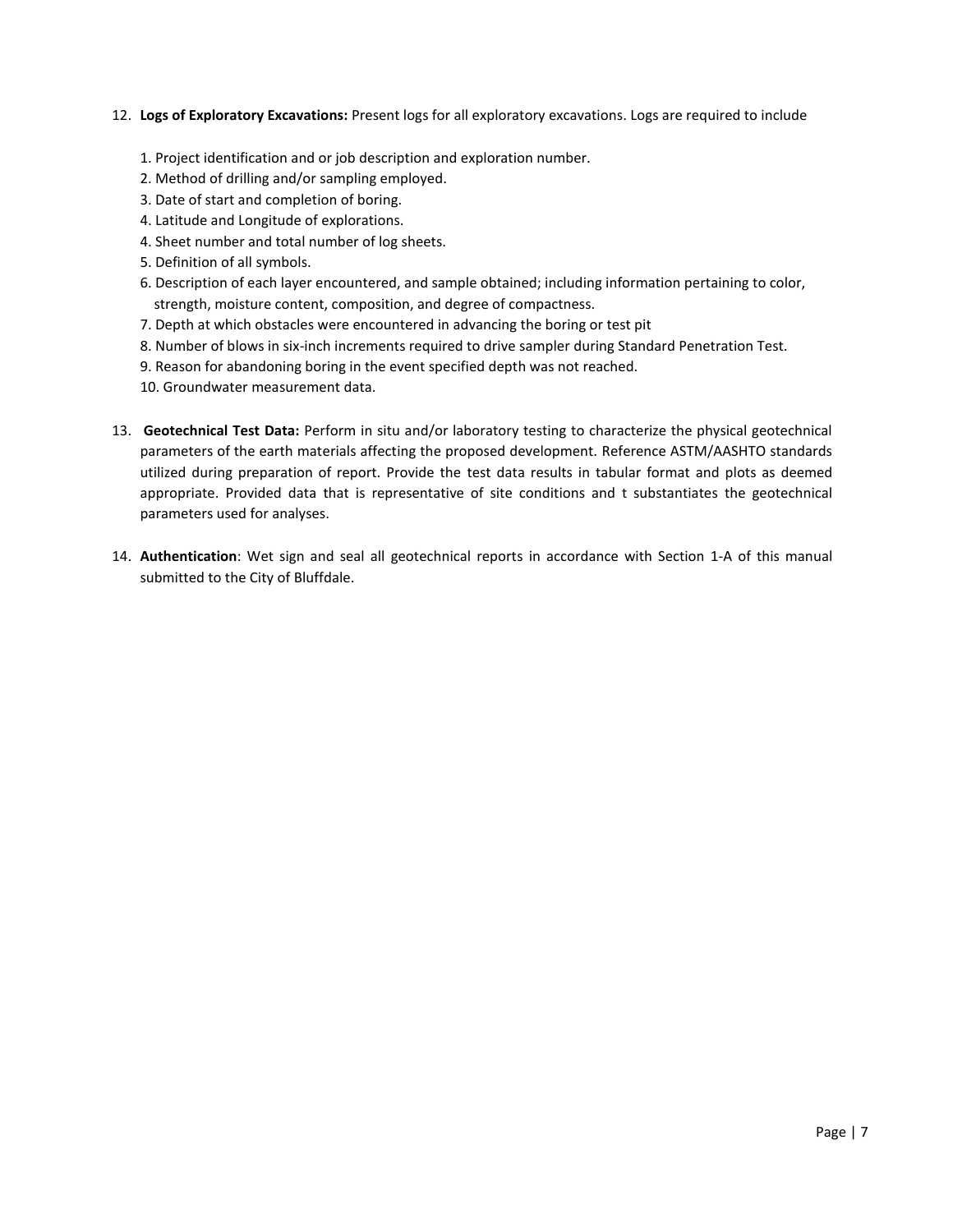# <span id="page-8-0"></span>D. REQUIREMENTS FOR GEOTECHNICIAL REPORTS

Include on the geotechnical reports all potential geologic hazards of a site proposed for development with focus on the geologic hazards implied by the geologic hazard category of the site as shown on the Bluffdale Special Study Maps.

# <span id="page-8-1"></span>1. Standards of Exploration and Testing:

| <b>Development/Improvement Type</b>                                           | <b>Number of/Frequency of Borings/Test Pits</b>                                                                                                                                                                                                                                                                                                                       | <b>Depth of Borings / Test Pits</b>                                                                                                                                                                                                                                                                                                                                                                                                                                        | <b>Laboratory Testing</b>                                                                                                                                                                                                                                     |
|-------------------------------------------------------------------------------|-----------------------------------------------------------------------------------------------------------------------------------------------------------------------------------------------------------------------------------------------------------------------------------------------------------------------------------------------------------------------|----------------------------------------------------------------------------------------------------------------------------------------------------------------------------------------------------------------------------------------------------------------------------------------------------------------------------------------------------------------------------------------------------------------------------------------------------------------------------|---------------------------------------------------------------------------------------------------------------------------------------------------------------------------------------------------------------------------------------------------------------|
| Residential                                                                   | 8 test pits for the first 20 acres and one test pit per every five acres<br>thereafter                                                                                                                                                                                                                                                                                | 4-ft below the footing elevation                                                                                                                                                                                                                                                                                                                                                                                                                                           | Classify each soil unit using (USCS) (ASTMD2487,<br>ASTM D422, ASTM D4318)<br>One-Dimensional Consolidation (ASTM D2435) for<br>fine-grained soils                                                                                                            |
| <b>High Density Residential/Commercial</b><br>Building > 2 stories            | 1 borehole per 200 linear feet of exterior strip footing                                                                                                                                                                                                                                                                                                              | 20 feet (unless shallower depths are approved by City<br>Engineer). 50-ft for liquefaction hazard assessment.                                                                                                                                                                                                                                                                                                                                                              | Classify each soil unit using (USCS) (ASTMD2487,<br>ASTM D422, ASTM D4318)<br>One-Dimensional Consolidation (ASTM D2435) for<br>fine-grained soils                                                                                                            |
| <b>High Density Residential/Commercial</b><br><b>Buildings &lt; 2 stories</b> | 1 borehole per 200 linear feet of exterior strip footing                                                                                                                                                                                                                                                                                                              | 20 feet (unless shallower depths are approved by City<br>Engineer). One boring to at least 50-ft for liquefaction<br>hazard assessment.                                                                                                                                                                                                                                                                                                                                    | Classify each soil unit using (USCS) (ASTMD2487,<br>ASTM D422, ASTM D4318)<br>One-Dimensional Consolidation (ASTM D2435) for<br>fine-grained soils                                                                                                            |
| <b>Retaining Structure</b>                                                    | Borings spaced every 100 to 200 ft. Some borings should be at the<br>front of and some in back of the wall face. Test pits may be used if<br>retaining wall height is less than or equal to 10 feet.                                                                                                                                                                  | Extend borings/test pits to depth of 0.75 to 1.5 times wall<br>height. When stratum indicates potential deep stability or<br>settlement problem, extend borings to hard stratum<br>(material exceeding 50 blows per 6 inches of penetration).                                                                                                                                                                                                                              | Classify each soil unit using (USCS) (ASTMD2487,<br>ASTM D422, ASTM D4318)<br>Direct Shear or Triaxial Shear Test (ASTM D3080,<br>ASTM D4767) on each soil unit                                                                                               |
| <b>Bridge Approach Embankments over</b><br><b>Soft Ground</b>                 | When approach embankments are to be placed over soft ground, a<br>minimum of one borings required to be made at each embankment<br>to determine the problems associated with stability and settlement<br>of the embankment. Typically, test borings taken for the approach<br>embankments are located at the proposed abutment locations to<br>serve a dual function. | Extend borings into competent material (material suitable<br>to support the anticipated loading conditions) and to a<br>depth where added stresses due to embankment load is less<br>than 10% of existing effective overburden stress or 10 ft into<br>bedrock if encountered at a shallower depth Additional<br>shallow explorations (hand auger holes) taken at approach<br>embankment locations to determine depth and extent of<br>unsuitable surface soils or topsoil | Classify each soil unit using (USCS) (ASTMD2487,<br>ASTM D422, ASTM D4318)<br>Direct Shear or Triaxial Shear Test (ASTM D3080,<br>ASTM D4767) on each soil unit<br>One-Dimensional Consolidation Test (ASTM<br>D2435)                                         |
| <b>Roadway Embankments and Pavement</b><br><b>Cross Section</b>               | Borings typically spaced every 200 ft (erratic conditions) to 400 ft<br>uniform conditions) with at least one boring taken in each separate<br>landform. For high cuts and fills, take 3 borings along a line<br>perpendicular to centerline or planned slope face to establish<br>geologic cross-section for analysis.                                               | Twice the embankment height                                                                                                                                                                                                                                                                                                                                                                                                                                                | Classify each soil unit using (USCS) (ASTMD2487,<br>ASTM D422, ASTM D4318)<br>California Bearing Ratio (CBR) (AASHTO T193)<br>One-Dimensional Consolidation Test (ASTM<br>D2435) for fine-grained native subgrade soils                                       |
| <b>Landslides</b>                                                             | 3 borings along a line perpendicular to centerline or planned slope<br>face to establish geologic cross-section for analysis. For active slide,<br>place at least one boring each above and below sliding area                                                                                                                                                        | Extend borings to an elevation below active or potential<br>ailure surface and into hard stratum, or to a depth for which<br>failure is unlikely because of geometry of cross-section.<br>Slope inclinometers used to locate the depth of an active<br>slide must extend below base of slide.                                                                                                                                                                              | Classify each soil unit using (USCS) (ASTMD2487,<br>ASTM D422, ASTM D4318)<br>Residual Direct Shear or Ring Shear Test (ASTM<br>WK3822, ASTM D6467) of sheared soils<br>Direct Shear or Triaxial Shear test (ASTM D3080,<br>ASTM D4767) for non-sheared soils |
| <b>Cut Slopes</b>                                                             | Every 200 to 600 feet, depending on conditions. One for every cut<br>exceeding 15 feet in depth.                                                                                                                                                                                                                                                                      | 15 feet below final bottom of cut elevation.                                                                                                                                                                                                                                                                                                                                                                                                                               | Classify each soil unit using (USCS) (ASTMD2487,<br>ASTM D422, ASTM D4318)<br>Residual Direct Shear or Ring Shear Test (ASTM<br>WK3822, ASTM D6467) of sheared soils<br>Direct Shear or Triaxial Shear test (ASTM D3080,<br>ASTM D4767) for non-sheared soils |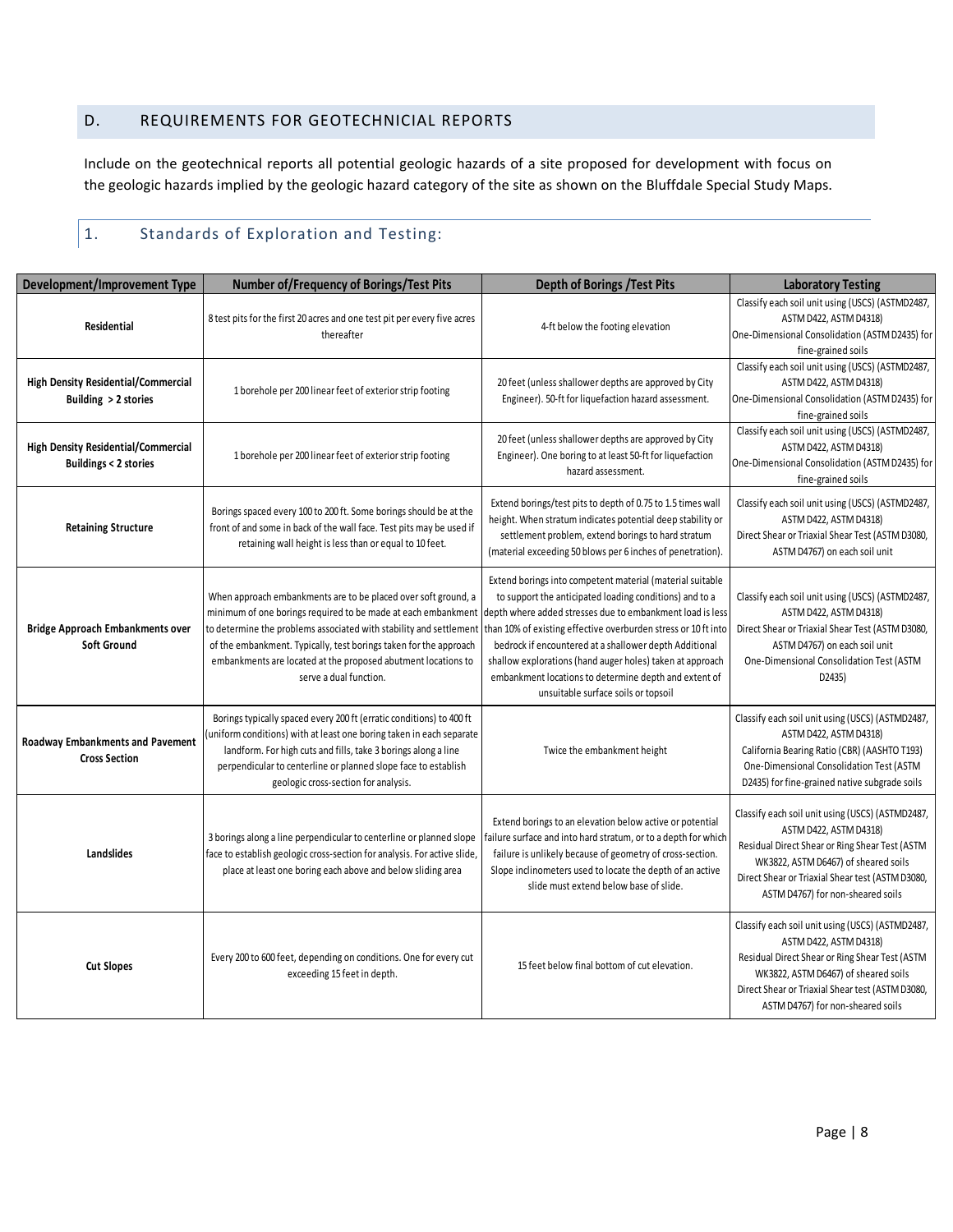### <span id="page-9-0"></span>2. Liquefaction:

Map all areas in the development where conditions are present for liquefaction during an earthquake with a magnitude 6.0 on the Richter Scale or larger. Show where all sandy soils deposits are and where the water table is in the zone where external loads from building footings are located.

The City of Bluffdale requires a site-specific liquefaction investigation to be performed prior to approval of a project based on the land-use/liquefaction potential for the facilities listed below.

| Type of Facility                                                                                      |  |  |  |
|-------------------------------------------------------------------------------------------------------|--|--|--|
| Critical facilities (essential facilities, hazardous facilities, and special<br>occupancy structures) |  |  |  |
| Category III and IV in Table 1604.58 of the most recently adopted<br>edition of the IBC.              |  |  |  |
| Industrial and commercial buildings.                                                                  |  |  |  |

- a. **Subsurface Explorations:** Conduct subsurface explorations that consist of drilled borings and/or cone penetration tests (CPTs). Determine the soil stratigraphy, groundwater level, and indices that could be used to evaluate the potential for liquefaction by either in-situ testing or by laboratory testing of soil samples. Borings and CPT soundings must penetrate a minimum of 50 feet below final ground surface. Liquefaction has been known to occur during earthquakes at deeper depths than 50 feet (15 m) given the proper conditions such as low-density granular soils, presence of ground water, and sufficient cycles of earthquake ground motion. When a structure will have subterranean construction or deep foundations, the depth should extend to a minimum of 20 feet below the lowest expected foundation level (bottom of caisson or pile) or 50 feet below the ground surface, whichever is deeper. Take samples at a maximum of 5 foot spacing. Preform grain-size analysis, hydrometer tests, and Atterberg Limits Test for saturated cohesionless soils where the SPT (N60) values are less than 15, or where CPT tip resistances are below 60 tsf, further evaluate their potential for permanent ground displacement (Youd et al., 2002) and other forms of liquefaction-induced ground failure and settlement. Several correlations make use of the energy corrected Standard Penetration Test blow count, denoted as N60 where 60 is the percentage of the theoretical free-fall hammer energy. Measured blow counts may additionally be adjusted to an effective overburden pressure of 100 kPa which produces the N1,60 value. In some cases various other factors that influence the SPT results can be taken into consideration when calculating N1,60 such as bore-hole diameter, rod length etc.. Extend the depth of the investigation to a depth that is a minimum of 20 feet below the lowest expected foundation level ( e,g, caisson bottom or pile tip) or 50 feet below the existing ground surface or lowest finish grade, whichever is deeper, where a structure may have subterranean construction or deep foundations (e.g., caissons or piles). Soils that behave like clays and do not undergo severe strength loss during ground shaking are considered non susceptible to liquefaction.
- **b. Evaluation of Liquefaction Hazards:** The liquefaction study area map is based on broad regional studies and does not replace site-specific studies.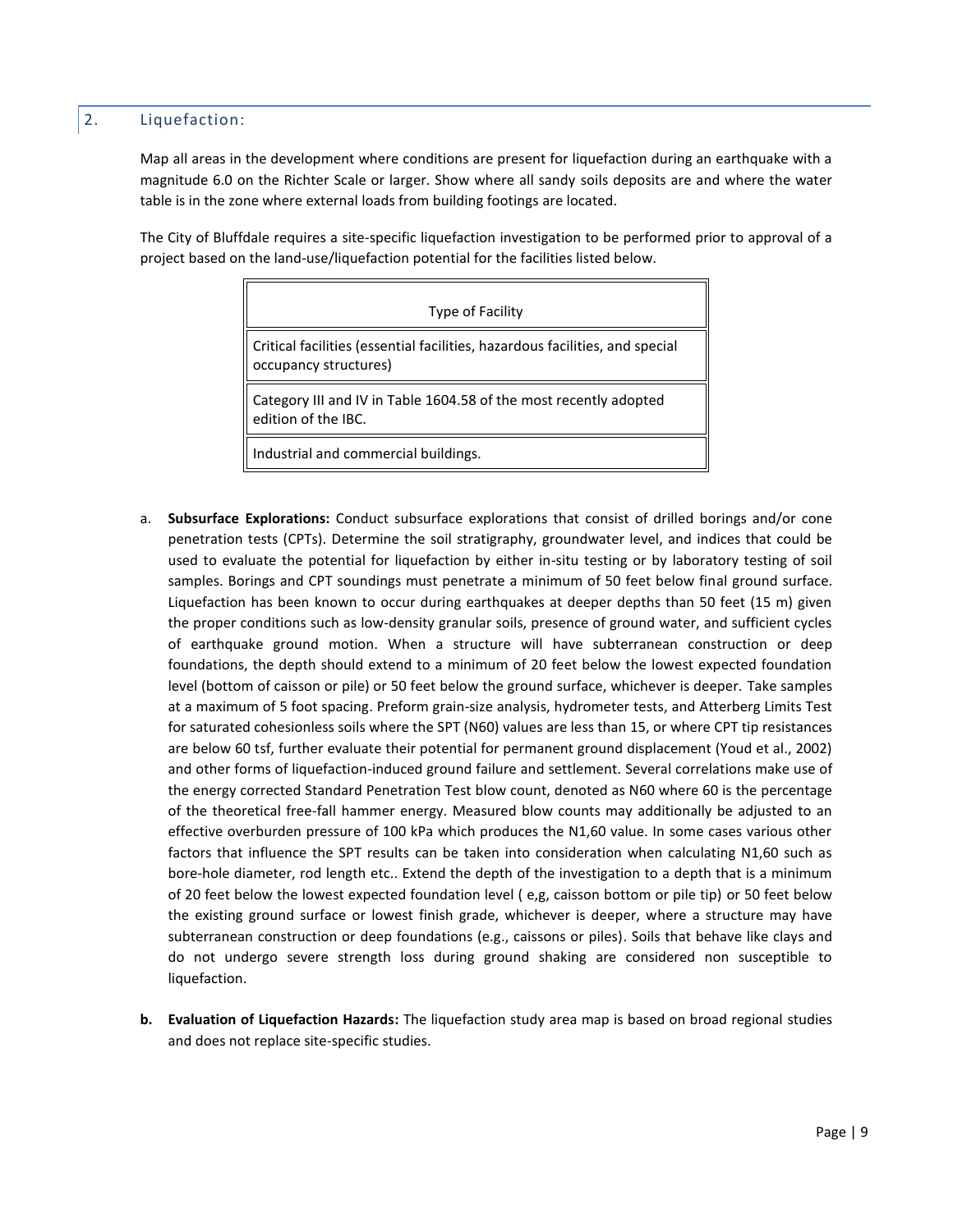Soil liquefaction is caused by strong seismic ground shaking where saturated cohesionless, granular soil undergoes a significant loss in shear strength that can result in settlement and permanent ground displacement. Surface effects of liquefaction include settlement, bearing capacity failure, ground oscillations, lateral spread and flow failures. Soil liquefaction can occur in clean sands, silty sands, and sandy silt, nonplastic silts and gravelly soils. The following conditions must be present for liquefaction to occur:

- a. Soils is submerged below the water table
- b. Soils is loose to moderately dense
- c. Ground shaking is relatively intense, and
- d. The duration of the shaking generate seismically-induced pore water pressure and lose their shearing resistance.

Use the following screening to determine if the above conditions exist and further quantitative evaluation of liquefaction hazard is required:

- a. For soil materials that are located above the level of the groundwater, a quantitative assessment of seismically induced settlement is required.
- b. If the corrected standard penetration blow count is greater than or equal to 33 in all samples with a sufficient number of tests (blow counts obtained at 5-foot maximum intervals), liquefaction assessments are not required. If cone penetration test soundings are made, the corrected cone penetration test tip resistance, qc1N should be greater than or equal to 180 in all soundings in sand materials, otherwise liquefaction assessments are needed.
- c. If plastic soils (PI>20) materials are encountered during site explorations, those materials may be considered non-liquefiable and no analysis of their liquefaction potential is necessary.
- d. If "bedrock" or similar lithified formational material underlies the site, those materials need not be considered liquefiable and no analysis of their liquefaction potential is necessary.

If the screening investigation clearly shows the absence of liquefaction hazards at a project site and the City concurs, the screening investigation will satisfy the site investigation report requirement for liquefaction hazards. If not, a quantitative evaluation is required to assess the liquefaction hazards.

c. **MITIGATION OF LIQUEFACTION HAZARDS:** As stated in SP 117, in the presence of strong ground motion, liquefaction hazards are likely to occur in saturated cohesionless soils. Mitigation must provide suitable levels of protection with regard to potential large lateral spread or flow failures, and more localized problems including bearing failure, settlements, and limited lateral displacements. The choice of mitigation methods will depend on the extent of liquefaction and the related consequences. Also, mitigation cost will be based on consideration based on an acceptable level of risk. Youd (1998) has suggested that structural mitigation for liquefaction hazards may be acceptable where small lateral displacements (say less than 1 foot or 0.3 meter) and vertical settlement (say less than 4 inches or 10 centimeters) are predicted. Youd cites evidence that houses and small buildings with reinforced perimeter footings and connected grade beams have performed well in Japan, and similar performance should be expected in the United States.

#### <span id="page-10-0"></span>3. Slope Stability:

Follow the minimum standards presented herein and the Guidelines for Evaluating Landslide Hazards in Utah (Hylland,1996) for slope stability. Perform quantitative slope stability analysis for all sites located within the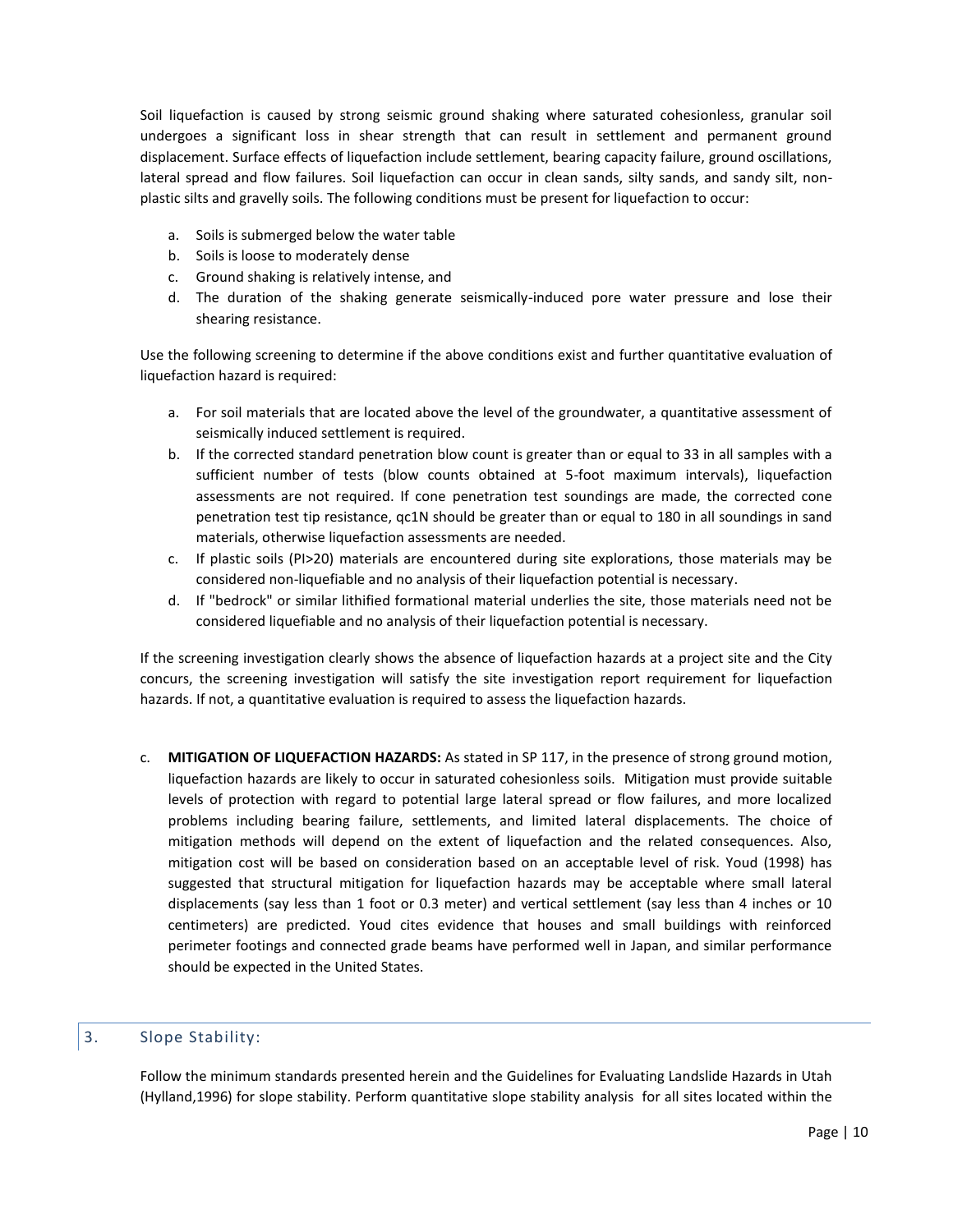Slope Stability Special Study Map and for all cut, fill and natural slopes whose gradient exceeds two horizontal to one vertical (2:1) and for all slopes that expose incompetent bedrock or unfavorable geologic structure such as unsupported bedding or that contain evidence of prior instability or landslide activity.

#### a. **Factors of Safety**

The minimum acceptable static factor of safety is 1.5 for both global and surficial slope stability. The minimum acceptable factor of safety for a calibrated pseudostatic analysis is 1.0. Acceptable methods of analyzation include Bishops Simplified Method of Slices or the Janbu Simplified Method. Other methods of analysis may be considered with the approval of the City Engineer or City Consultant.

Methods for analysis tools use various versions of the method. Depict, illustrate and graph all subsurface geologic and groundwater conditions on geologic cross sections which must be utilized by the geotechnical engineer for the slope stability analyses. If on-site sewage or storm water disposal exists or is proposed, the slope stability analyses must include the effects of the effluent plume on slope stability.

Submit the results of any slope stability analyses with pertinent backup documentation (i.e., calculations, computer output, etc.). Place input/output data in the project appendix. Printouts of input data, output data (if requested), and graphical plots must be submitted for each computer-aided slope stability analysis. In addition, input data files may be requested to facilitate the City's review.

#### <span id="page-11-0"></span>4. Landslide Hazard:

Preform Landslide evaluations during the feasibility phase of hillside developments. Where landslides are present or suspected, provide subsurface exploration to determine the basic geometry and stability of the landslide mass and the required stabilization measures. When determining the depth of geologic exploration consider the regional geologic structure, the likely failure mode of the suspected failure and past geomorphic conditions. Provide a landslide hazard investigation for all new buildings for human occupancy and for modified International Building Code (IBC) Risk Category II(a), II(b), III, and IV facilities (International Code Council (ICC), 2014a)) that are proposed on slopes. At the request of the City Engineer, more data may be required.

#### <span id="page-11-1"></span>5. Debris-Flow Hazard:

Conduct a debris flow hazard investigation when developing on active alluvial fans where Holocene debris deposition has occurred. Use quantitative and objective procedures to estimate the location and recurrence of flows, assess their impacts, and provide recommendations for risk-reduction measures if necessary. The hazard investigation must consider the intended land use because site usage has direct bearing on the degree of risk to people and structures. Reports submitted to the City of Bluffdale must include:

- a. **Interpretation of Remote-Sensing Imagery**. Interpret and describe the results of the most current remote-sensing imagery, including stereoscopic aerial photographs, lidar, and other remote-sensing data when available. List source, date, flight-line numbers, and scale of aerial photos or other imagery used.
- b. **Subsurface Investigation**: Use test pits, trenches, and natural exposures in subsurface explorations when obtaining sedimentologic and stratigraphic information regarding previous debris flows. The type, number, and spacing of excavations depend on the purpose and scale of the hazard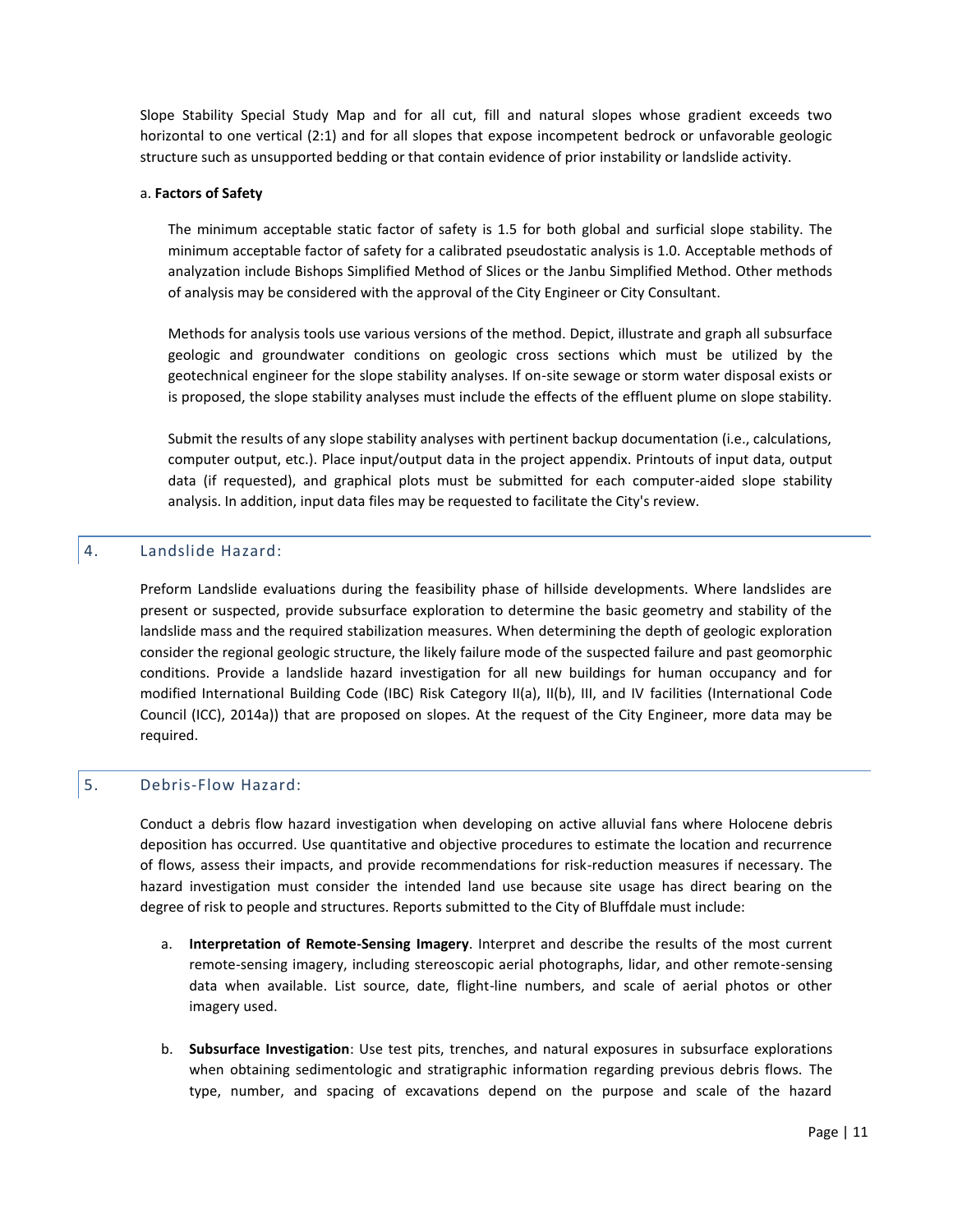investigation, geologic complexity, rate of down-fan and across-fan transitions in flow type and thickness, and anticipated risk-reduction measures. Provide deeper excavations in the proximal fan areas due to thicker deposits.

- c. **Complete an Alluvial Fan Evaluation:** Provide a site-scale geologic map showing areas of Holoceneages deposition and other surficial deposits, including older debris-flow and alluvial-fan deposits and their relative age. Include test pit and trench logs at 1 inch = 5 feet scale showing descriptions of geologic units, layer thicknesses, maximum grain sizes, and interpretation of flow types. Show basis for design flow-volume estimates (deposit thickness and area estimates). Provide a range of estimates based on maximum, average, and minimum thickness and area estimates. Indicate runout distance, spatial extent, thickness, flow type, and deposit characteristics of historical flows, if present. Provide mitigation age estimates for the deposits or other evidence used to estimate the frequency of past debris flows. Evaluate the debris-flow hazard based on anticipated probability of occurrence and volume, flow type, flow depth, deposition area, runout, gradation of debris, flow impact forces, and stream-flow inundation and sediment burial depth
- d. **Drainage Basin and Channel Evaluation**: Include a vicinity geologic map (1:24,000 scale) on a topographic base of the drainage basin showing bedrock and surficial geology, including shallow landslides (debris slides) and a measurement of drainage-basin morphologic parameters. Provide an estimate of the susceptibility of the drainage basin to shallow landsliding, likely landslide volume(s), and volume of historical landslides, if present. Provide an estimate of the susceptibility of the drainage basin slopes to erosion. Include a longitudinal channel profile, showing gradients from headwaters to the alluvial fan. Include cross-channel profiles and a map showing their locations. Provide a basis for channel volume estimates including initial debris slides, total feeder channel length, length of channel lined by bedrock, cross-channel profiles, and estimated volume of channel sediment available for sediment bulking including estimated bulking rate(s) in cubic yards per linear foot of channel.